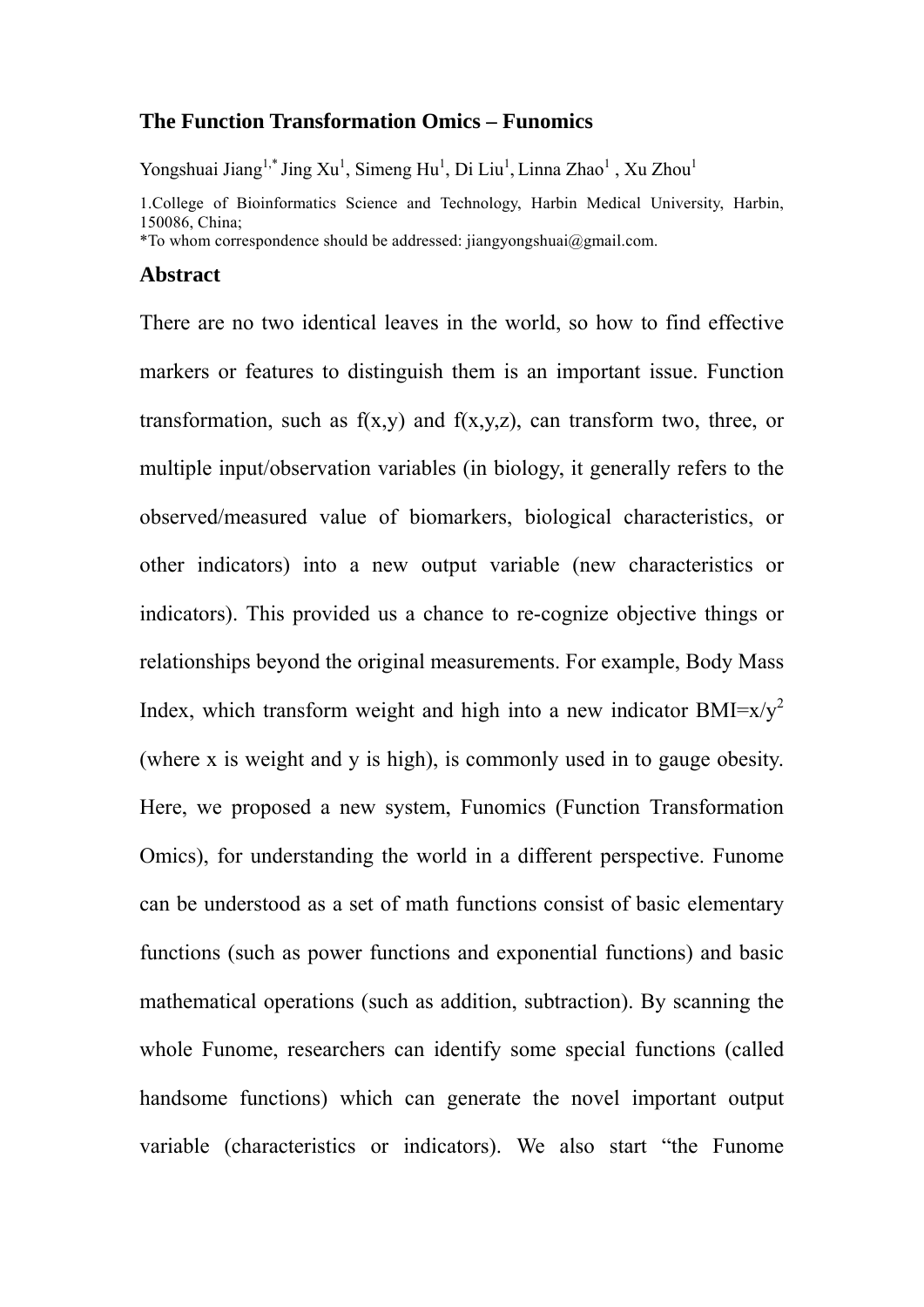project" to develop novel methods, function library and analysis software for Funome studies. The Funome project will accelerate the discovery of new useful indicators or characteristics, will improve the utilization efficiency of directly measured data, and will enhance our ability to understand the world. The analysis tools and data resources about the Funome project can be found gradually at http://www.funome.com.

### **Introduction**

An important goal in scientific research is to find some effective characteristics to distinguish objective things. Especially in the field of life and biomedical science, the researchers hope to find some biomarkers to detect disease, such as cancer<sup>1,2</sup>, diabetes<sup>3</sup> and alzheimer's disease<sup>4</sup>, or to test whether a treatment is working<sup>5</sup>. With the development of biotechnology, such as gene chip and sequencing technology<sup>6,7</sup>, biomarkers of various omics (genome, transcriptome, proteome, epigenome, etc.) $8$  have been widely and directly measured. However, the scanning of single markers can only provide limited understanding of complex disease.

 Math function transformation is an effective way to transform two, three, or multiple observed/measured values of biomarkers (or biological characteristics) into a new useful characteristic/indicator. One example is Body Mass Index (BMI) which is an important indicator of body fat, and widely be used in scientific research<sup>9,10</sup>. Let  $x$  is person's weight and  $y$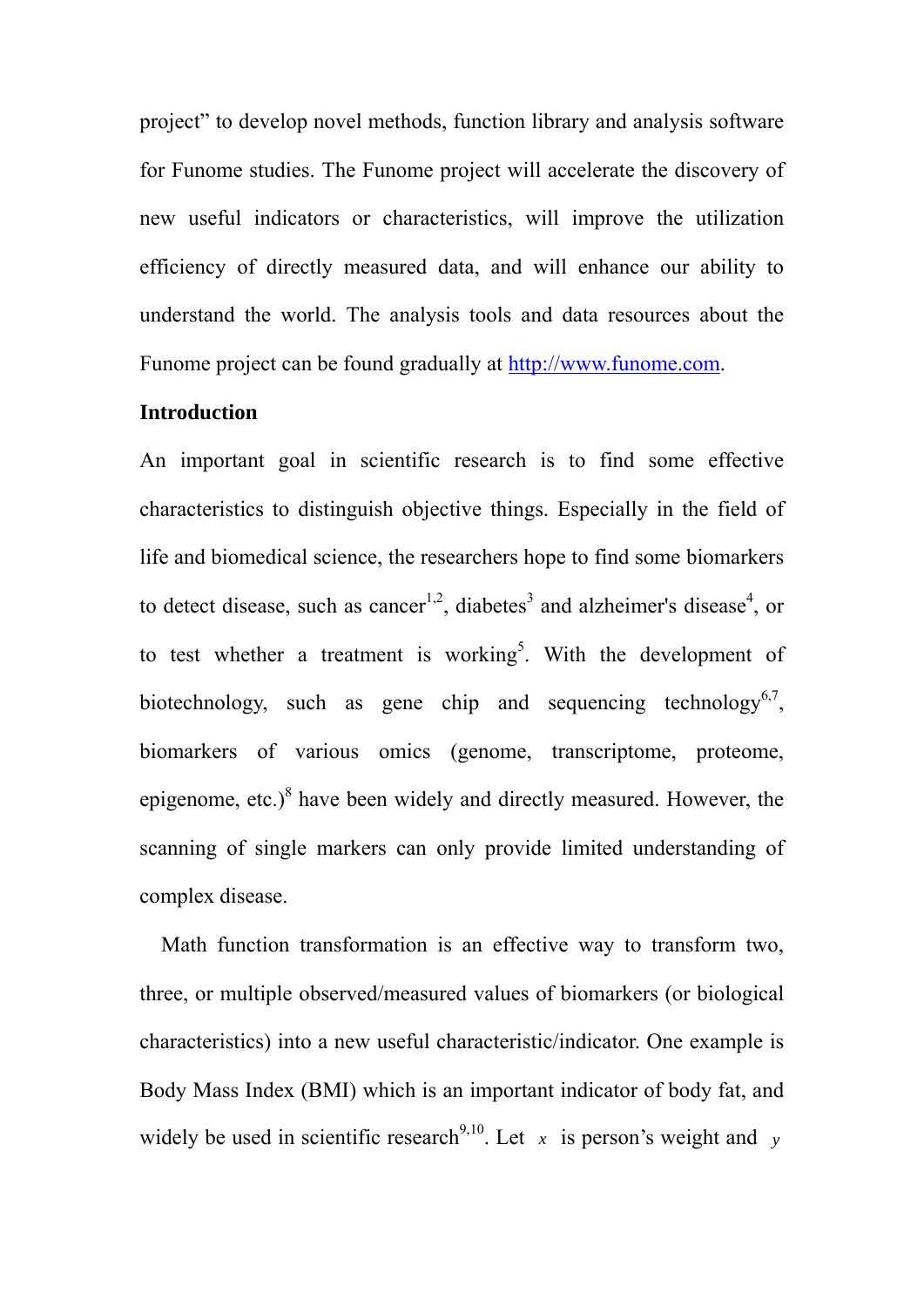is person's high,  $BMI = f(x, y) = x/y^2$  is actually a function transformation which transform the person's weight and height to a new indicator. Another example is plasma amyloid-β (Aβ) biomarkers for Alzheimer's disease<sup>11</sup>. Akinori Nakamura et al. measured plasma amyloid-β biomarkers by immunoprecipitation coupled with mass spectrometry, and found  $A\beta_{1-40}/A\beta_{1-42}$  ratio has a high performance to predict individual brain amyloid-β -positive or -negative status. Let *x* is Aβ<sub>1-40</sub> and *y* is Aβ<sub>1-42</sub>,  $F = f(x, y) = x/y$  is a function transformation which transform the  $A\beta_{1-40}$  and  $A\beta_{1-42}$  to a new indicator. The new indicator is a potentially clinically useful candidate for plasma biomarker as surrogates for brain Aβ burden.

There are a lot of classic examples, such as waist-hip ratio  $(WHR)^{12}$ , we will not enumerate out them one by one. In order to extend the application of function transformation, we propose a strategy, Funomics (Function Transformation Omics), to discover new useful indicators or characteristics by scanning a set of functions.

# **The Funome Project**

#### *Funome*

A funome is a set of function transformations. In all kinds of function transformations, the math functions generated from the basic elementary function are the most easily understood by researchers. In the Funome Project, we mainly consider the common mathematical functions, such as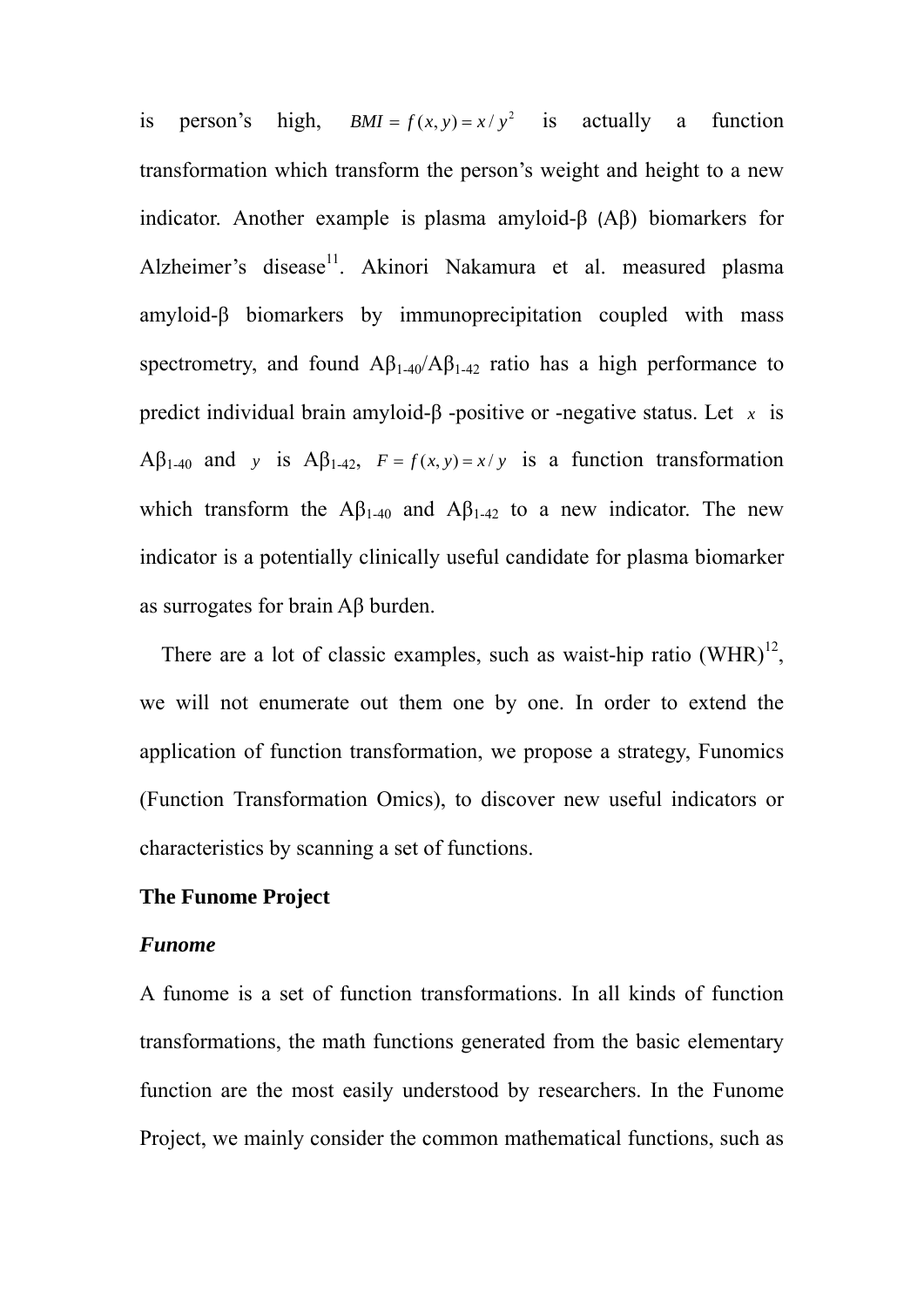Two-Variable Functions (2v Funome), Three-Variable Functions (3v Funome), or some special function sets (special Funomes).

## *The generation of functions*

All the functions in current version of 'the Funome Project' were generated from the basic elementary function, such as exponential function, power function, exponential function, logarithmic function, trigonometric function, anti-trigonometric function. Basic mathematical operations, such as addition, subtraction, multiplication, division, powers and compound, were used to procedure the math functions.

#### *Identifying the novel indicators/characteristics by scanning the funome*

An important task of 'the Funome Project' is to identify novel indicators/characteristics from the original observed/measured variables (biomarkers or biological characteristics). For some omics data, such as genome, transcriptome and proteome, we will scan the funome to find new indicators which can distinguish disease phenotypes or drug targets. The new indicators may constituted by several biomarkers/characteristics that are not significant.

# *Handsome function*

In the Funome Project, the function ( $F = f(x, y, z,...)$ ) identified by scanning funome is called handsome function. The dependent variable, *F* , in handsome function can also be called handsome indicator/characteristic. The independent variable, *x*, *y*,*z*,... , of handsome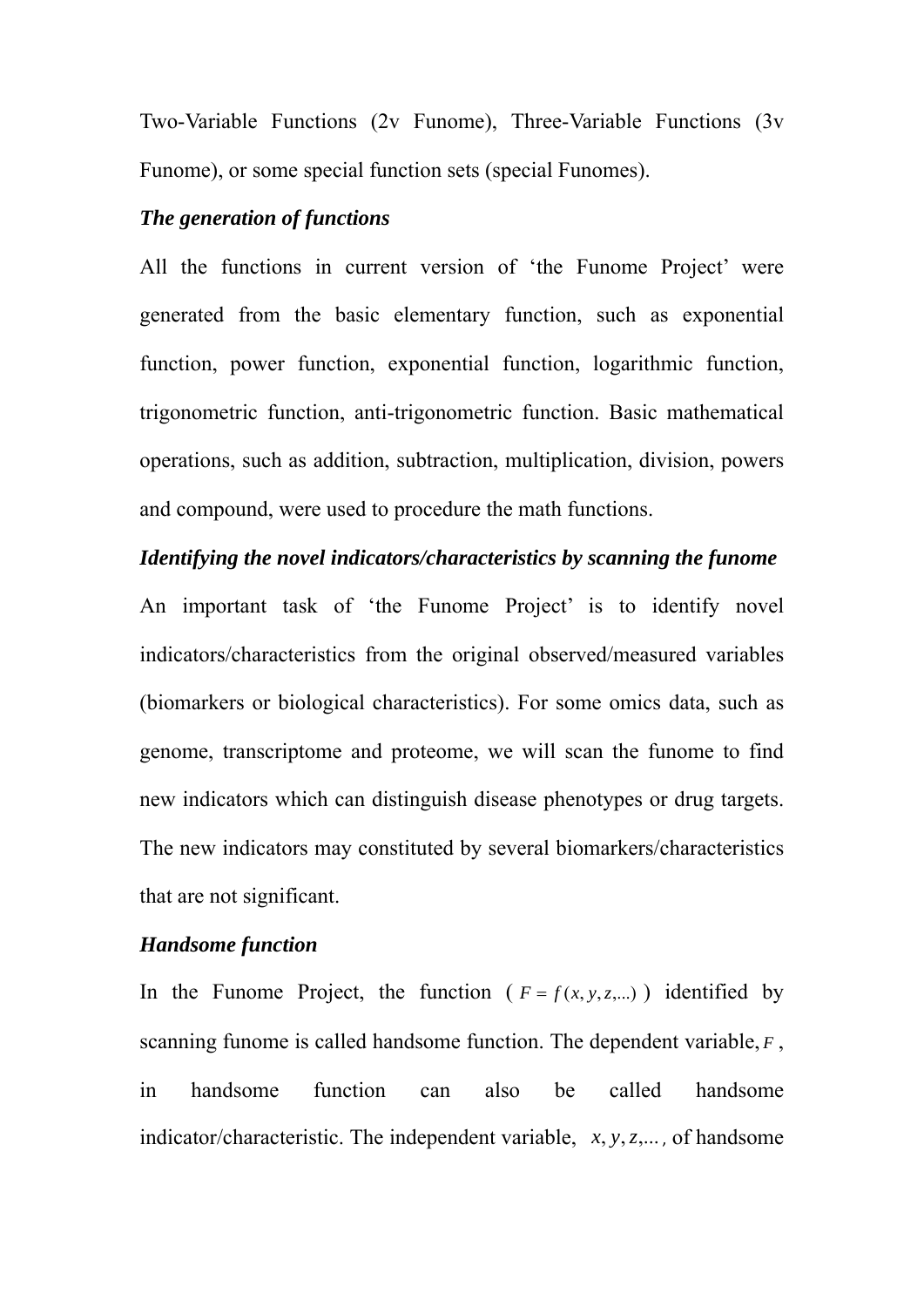function can be called handsome original variables. For example,  $BMI = F = f(x, y) = x / y^2$ , where  $F = x / y^2$  is a handsome function, *F* is a handsome indicator named BMI, *x*, *y* (weight and height) are handsome original variables.

# *Develop the Funome tools*

Another task of 'the Funome Project' is to develop some tools to scan the funome and identify handsome functions. We will gradually publish the function library and software on our website http://www.funome.com.

# **Discussion**

To find effective markers, features or indicators that can distinguish objective things, here, we developed a funome project. When we use funome to solve practical problems, there are still some points to pay attention to. (1) There are too many math functions in the function library, and researchers need to choose some common, important functions in their study. We will gradually provide some important function sets for downloading and using. (2) For whole genome, transcriptome and proteome data, there were too many markers detected through chips and sequencing. Under the current speed limit of computer, it is impossible to scan all functions for all the markers. We recommend that researchers can select several interesting functions to scan the whole genome or transcriptome.

In the funome study, some pattern recognition methods, such as